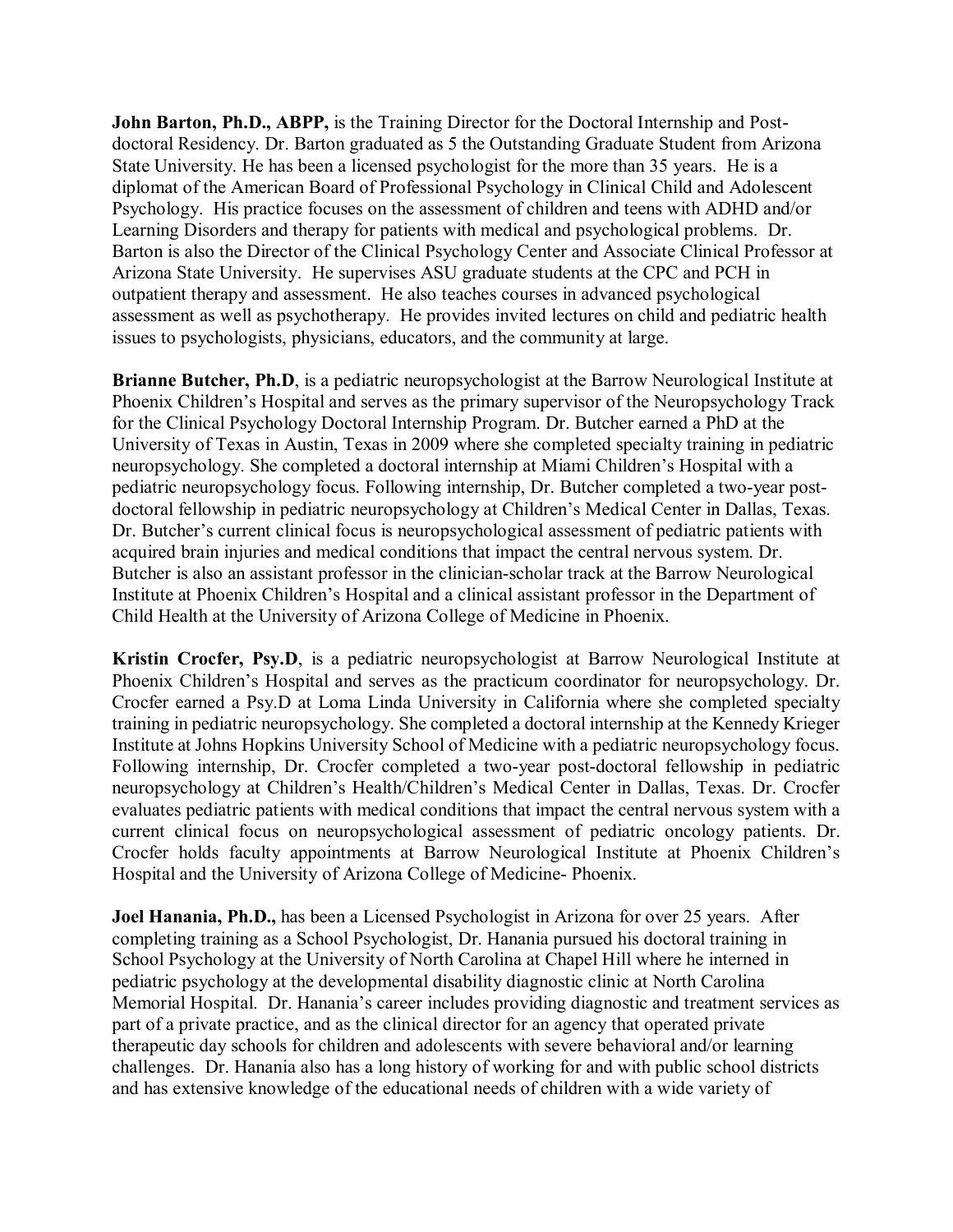developmental and mental health conditions. Dr. Hanania is presently in the Department of Developmental Behavioral Pediatrics and performs diagnostic evaluations for children suspected of being on the autism spectrum.

**Michael Lavoie, Ph.D**., the Director of Neuropsychology Services, has been a licensed psychologist for 20 30 years and had completed two years of post-doctoral experience in Neuropsychology. He has been training students and conducting neuropsychological evaluations for the past 20 30 years. He has taught undergraduate and graduate courses in Brain Development, Brain and Behavior Relationships, Anatomy and Physiology, Human Physiology, and Clinical Neuropsychology at Assumption College and Clark University in Worcester, Massachusetts, and at Arizona State University. Dr. Lavoie has lectured at local and state conferences, and has presented at national conferences. He is a member of the Neuroscience Advisory Committee and the Psychology Training Committee at Phoenix Children's Hospital, is currently the Vice-Chair of the Governor's Council on Spinal and Head Injuries, is a member of the University of Arizona College of Medicine Phoenix Admission's Committee, and is a past president of the Arizona Neuropsychological Society.

**Zorash Montano, Ph.D.**, joined Barrow Neurological Institute at Phoenix Children's Hospital (PCH) as a staff psychologist as part of the Consultation and Liaison Psychology Service in March 2020. Dr. Montano earned her doctoral degree in Clinical Psychology from Arizona State University (ASU). She completed her internship in Pediatric Psychology at Boston Children's Hospital and her post-doctoral fellowship in Pediatric Psychology at Children's Hospital Los Angeles (CHLA). Before arriving in Phoenix, Dr. Montano was the psychologist in the Division of Urology at CHLA. Stemming from her training at ASU, Dr. Montano is particularly interested in parenting interventions and how these can be applied in the medical setting. Further, she is passionate about working with multidisciplinary teams in the care of patients and is excited to continue this work at PCH.

**Kimberly Painter, Psy.D.**, is a staff neuropsychologist who is responsible for the inpatient neuropsychology service at Phoenix Children's Hospital. Her primary role is as a member of the multidisciplinary team on the CARF accredited inpatient rehabilitation unit. Dr. Painter completed her pre-doctoral internship at Children's Hospital of Michigan and her APPCN Neuropsychology fellowship at St. Louis Children's Hospital/Washington University Medical School. She holds academic appointments at University of Arizona College of Medicine-Phoenix and Barrow Neurological Institute as an Assistant Professor, and is involved in clinical teaching of practicum students, interns, and medical residents.

**Mark Popenhagen. Psy.D**., Since joining Phoenix Children's Hospital in early 2013, Dr. Popenhagen has been the head of mental health services for the Pain Medicine Program and is the Section Chief for Psychology with Medical Staff Services. He has 18 years of experience specializing in pediatric psychology, pain management, and palliative care. Dr. Popenhagen earned his PsyD from the Minnesota School of Professional Psychology in Egan, MN and completed a fellowship in pediatric psychology at St. Jude Children's Research Hospital in Memphis, TN. His clinical and research interests focus on the treatment of both acute and chronic pain conditions such as such as cancer, traumatic injury, headaches, fibromyalgia, complex regional pain syndrome, hyperalgesias, cystic fibrosis, and epidermolysis bullosa